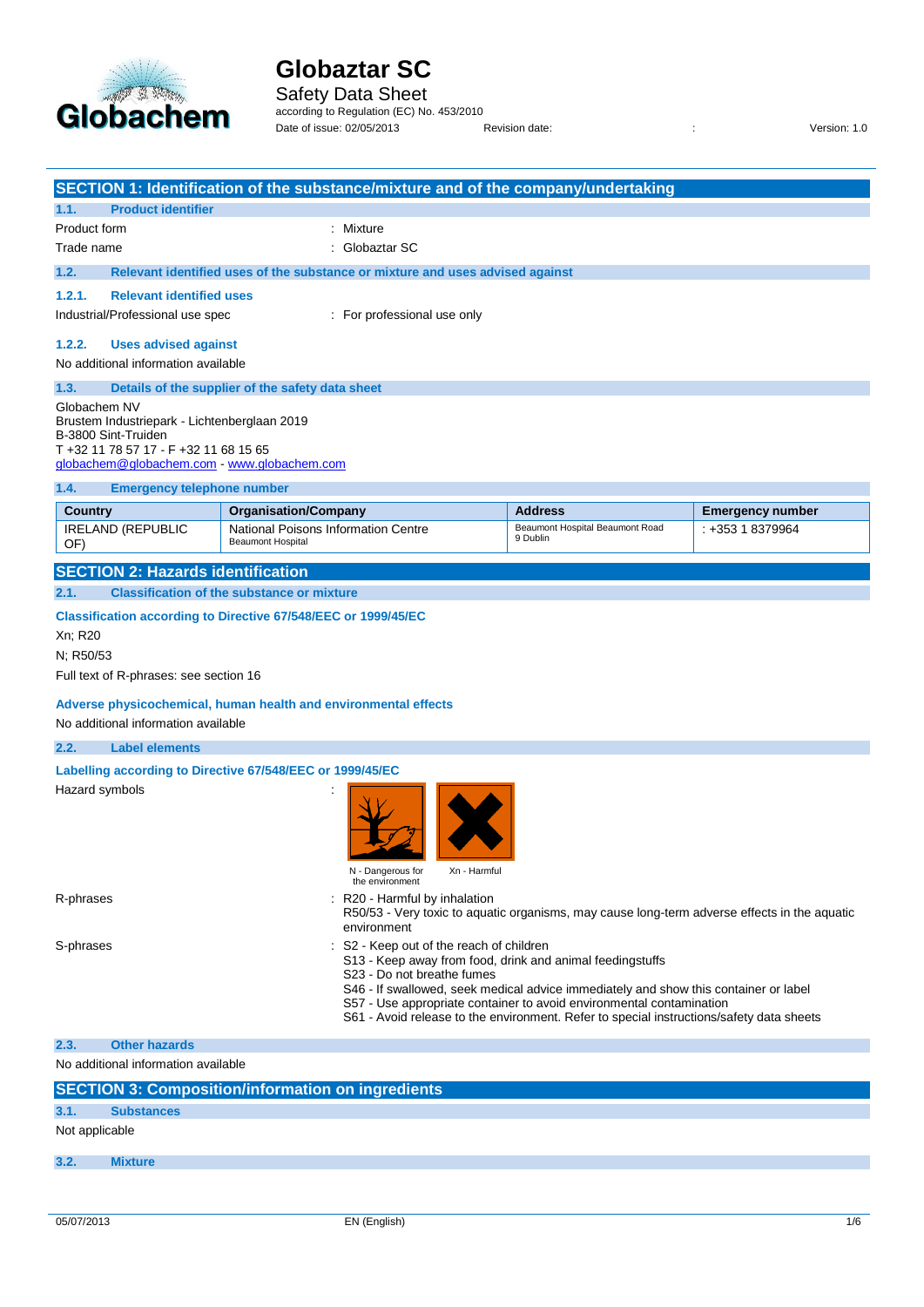### Safety Data Sheet

according to Regulation (EC) No. 453/2010

| <b>Name</b>  | <b>Product identifier</b>                          | $\frac{9}{6}$ | <b>Classification according to</b><br>Directive 67/548/EEC                          |
|--------------|----------------------------------------------------|---------------|-------------------------------------------------------------------------------------|
| azoxystrobin | (CAS No) 131860-33-8<br>(EC index no) 607-256-00-8 | 22.73         | T: R23<br>N; R50/53                                                                 |
| <b>Name</b>  | <b>Product identifier</b>                          | $\frac{9}{6}$ | <b>Classification according to</b><br><b>Regulation (EC) No.</b><br>1272/2008 [CLP] |
| azoxystrobin | (CAS No) 131860-33-8<br>(EC index no) 607-256-00-8 | 22.73         | Acute Tox. 3 (Inhalation), H331<br>Aquatic Acute 1, H400<br>Aquatic Chronic 1, H410 |

Full text of R-, H- and EUH-phrases: see section 16

| <b>SECTION 4: First aid measures</b>                                        |                                                                                                                                                                                                      |
|-----------------------------------------------------------------------------|------------------------------------------------------------------------------------------------------------------------------------------------------------------------------------------------------|
| 4.1.<br><b>Description of first aid measures</b>                            |                                                                                                                                                                                                      |
| First-aid measures general                                                  | Never give anything by mouth to an unconscious person. If you feel unwell, seek medical advice<br>(show the label where possible).                                                                   |
| First-aid measures after inhalation                                         | Assure fresh air breathing. Allow the victim to rest.                                                                                                                                                |
| First-aid measures after skin contact                                       | Remove affected clothing and wash all exposed skin area with mild soap and water, followed by<br>warm water rinse.                                                                                   |
| First-aid measures after eye contact                                        | Rinse immediately with plenty of water. Obtain medical attention if pain, blinking or redness<br>persist.                                                                                            |
| First-aid measures after ingestion                                          | : Rinse mouth. Do NOT induce vomiting. Obtain emergency medical attention.                                                                                                                           |
| 4.2.<br>Most important symptoms and effects, both acute and delayed         |                                                                                                                                                                                                      |
| Symptoms/injuries                                                           | : Not expected to present a significant hazard under anticipated conditions of normal use.                                                                                                           |
| 4.3.                                                                        | Indication of any immediate medical attention and special treatment needed                                                                                                                           |
| No additional information available                                         |                                                                                                                                                                                                      |
| <b>SECTION 5: Firefighting measures</b>                                     |                                                                                                                                                                                                      |
| <b>Extinguishing media</b><br>5.1.                                          |                                                                                                                                                                                                      |
| Suitable extinguishing media                                                | : Foam. Dry powder. Carbon dioxide. Water spray. Sand.                                                                                                                                               |
| Unsuitable extinguishing media                                              | Do not use a heavy water stream.                                                                                                                                                                     |
| 5.2.<br>Special hazards arising from the substance or mixture               |                                                                                                                                                                                                      |
| No additional information available                                         |                                                                                                                                                                                                      |
| 5.3.<br><b>Advice for firefighters</b>                                      |                                                                                                                                                                                                      |
| Firefighting instructions                                                   | : Use water spray or fog for cooling exposed containers. Exercise caution when fighting any<br>chemical fire. Avoid (reject) fire-fighting water to enter environment.                               |
| Protection during firefighting                                              | Do not enter fire area without proper protective equipment, including respiratory protection.                                                                                                        |
| <b>SECTION 6: Accidental release measures</b>                               |                                                                                                                                                                                                      |
| Personal precautions, protective equipment and emergency procedures<br>6.1. |                                                                                                                                                                                                      |
| 6.1.1.<br>For non-emergency personnel                                       |                                                                                                                                                                                                      |
| Emergency procedures                                                        | : Evacuate unnecessary personnel.                                                                                                                                                                    |
| 6.1.2.<br>For emergency responders                                          |                                                                                                                                                                                                      |
| Protective equipment                                                        | Equip cleanup crew with proper protection.                                                                                                                                                           |
| Emergency procedures                                                        | Ventilate area.                                                                                                                                                                                      |
| 6.2.<br><b>Environmental precautions</b>                                    |                                                                                                                                                                                                      |
|                                                                             | Prevent entry to sewers and public waters. Notify authorities if liquid enters sewers or public waters.                                                                                              |
| 6.3.<br>Methods and material for containment and cleaning up                |                                                                                                                                                                                                      |
| Methods for cleaning up                                                     | Soak up spills with inert solids, such as clay or diatomaceous earth as soon as possible. Collect<br>spillage. Store aways from other materials.                                                     |
| <b>Reference to other sections</b><br>6.4.                                  |                                                                                                                                                                                                      |
| See Heading 8. Exposure controls and personal protection.                   |                                                                                                                                                                                                      |
| <b>SECTION 7: Handling and storage</b>                                      |                                                                                                                                                                                                      |
| <b>Precautions for safe handling</b><br>7.1.                                |                                                                                                                                                                                                      |
| Precautions for safe handling                                               | Wash hands and other exposed areas with mild soap and water before eating, drinking or<br>smoking and when leaving work. Provide good ventilation in process area to prevent formation of<br>vapour. |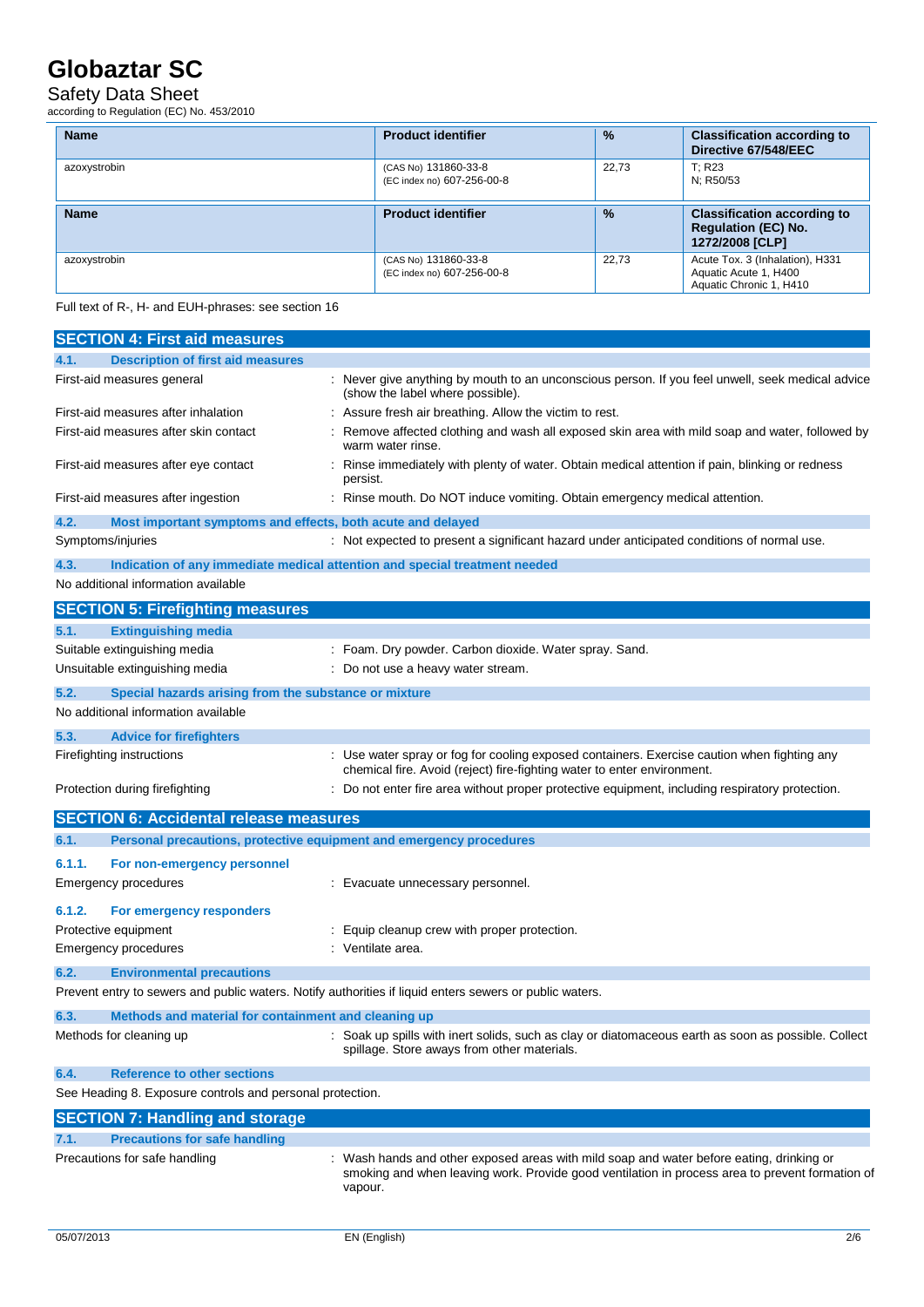### Safety Data Sheet

according to Regulation (EC) No. 453/2010

| 7.2. | Conditions for safe storage, including any incompatibilities |                                                                                                                              |
|------|--------------------------------------------------------------|------------------------------------------------------------------------------------------------------------------------------|
|      | Storage conditions                                           | : Keep only in the original container in a cool, well ventilated place away from : Keep container<br>closed when not in use. |
|      | Incompatible products                                        | : Strong bases. Strong acids.                                                                                                |
|      | Incompatible materials                                       | : Sources of ignition. Direct sunlight.                                                                                      |
| 7.3. | Specific end use(s)                                          |                                                                                                                              |

No additional information available

### **SECTION 8: Exposure controls/personal protection**

#### **8.1. Control parameters**

No additional information available

| 8.2.              | <b>Exposure controls</b>      |                                          |
|-------------------|-------------------------------|------------------------------------------|
|                   | Personal protective equipment | : Avoid all unnecessary exposure.        |
| Hand protection   |                               | : Wear protective gloves.                |
| Eye protection    |                               | : Chemical goggles or safety glasses.    |
|                   | Respiratory protection        | : Wear appropriate mask.                 |
| Other information |                               | : Do not eat, drink or smoke during use. |

#### **SECTION 9: Physical and chemical properties**

| Information on basic physical and chemical properties<br>9.1. |  |                   |
|---------------------------------------------------------------|--|-------------------|
| Physical state                                                |  | Liquid            |
| Colour                                                        |  | Beige.            |
| Odour                                                         |  | characteristic.   |
| Odour threshold                                               |  | No data available |
| рH                                                            |  | $6.5 - 8.5%$      |
| Relative evaporation rate (butylacetate=1)                    |  | No data available |
| Melting point                                                 |  | No data available |
| Freezing point                                                |  | No data available |
| Boiling point                                                 |  | No data available |
| Flash point                                                   |  | $>70^{\circ}$ C   |
| Self ignition temperature                                     |  | No data available |
| Decomposition temperature                                     |  | No data available |
| Flammability (solid, gas)                                     |  | Non flammable     |
| Vapour pressure                                               |  | No data available |
| Relative vapour density at 20 °C                              |  | No data available |
| Relative density                                              |  | No data available |
| Density                                                       |  | $1,1$ g/ml        |
| Solubility                                                    |  | No data available |
| Log Pow                                                       |  | No data available |
| Log Kow                                                       |  | No data available |
| Viscosity, kinematic                                          |  | No data available |
| Viscosity, dynamic                                            |  | No data available |
| Explosive properties                                          |  | Not explosive.    |
| Oxidising properties                                          |  | No data available |
| <b>Explosive limits</b>                                       |  | No data available |

#### **9.2. Other information**

No additional information available

|                  | <b>SECTION 10: Stability and reactivity</b> |
|------------------|---------------------------------------------|
| 10.1.            | <b>Reactivity</b>                           |
|                  | No additional information available         |
| 10.2.            | <b>Chemical stability</b>                   |
| Not established. |                                             |
| 10.3.            | <b>Possibility of hazardous reactions</b>   |
| Not established. |                                             |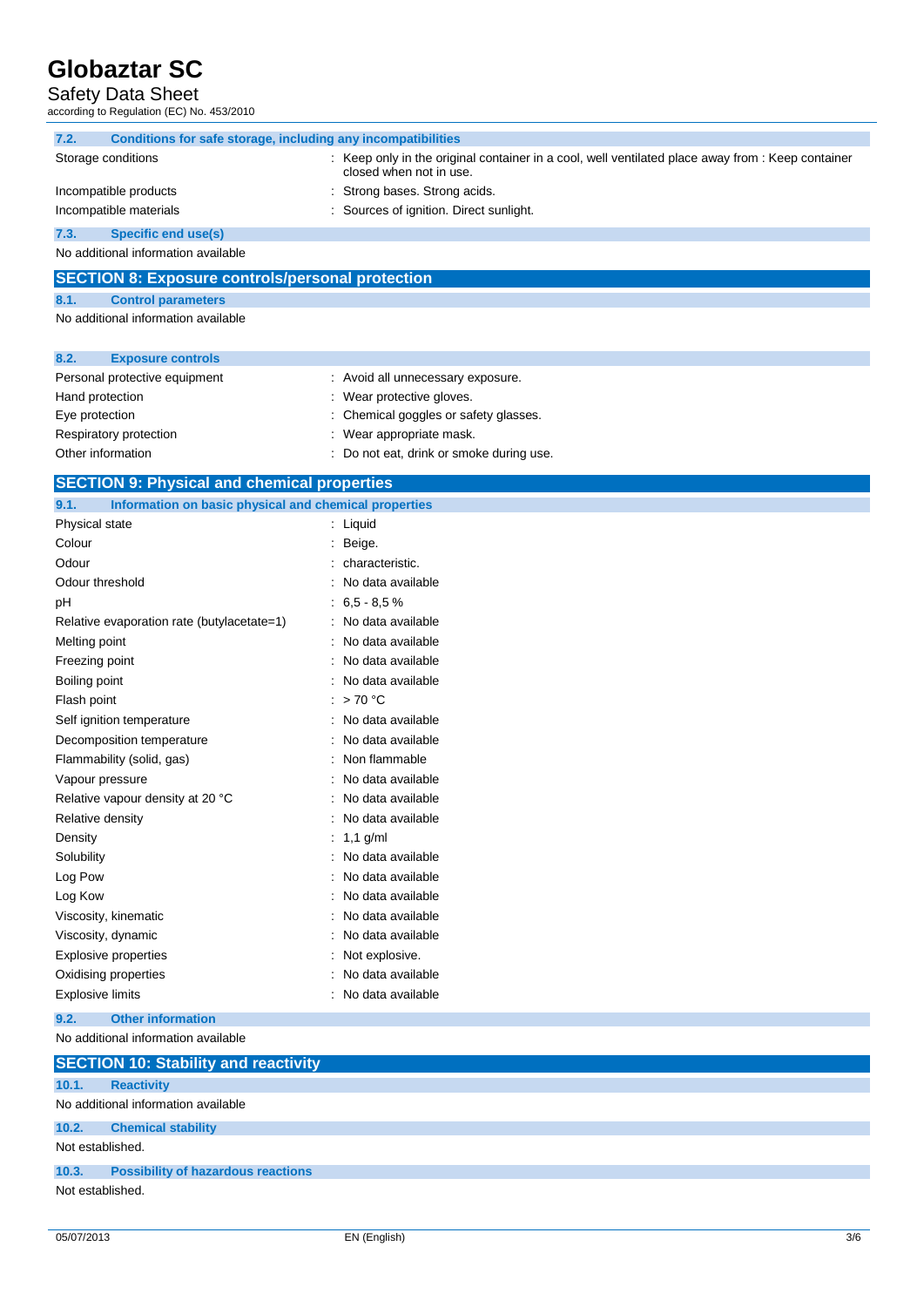### Safety Data Sheet

| Jaicly Dala Jilcel<br>according to Regulation (EC) No. 453/2010 |                                                                   |
|-----------------------------------------------------------------|-------------------------------------------------------------------|
| <b>Conditions to avoid</b><br>10.4.                             |                                                                   |
| Direct sunlight. Extremely high or low temperatures.            |                                                                   |
| 10.5.<br><b>Incompatible materials</b>                          |                                                                   |
| Strong acids. Strong bases.                                     |                                                                   |
| 10.6.<br><b>Hazardous decomposition products</b>                |                                                                   |
| fume. Carbon monoxide. Carbon dioxide.                          |                                                                   |
| <b>SECTION 11: Toxicological information</b>                    |                                                                   |
| 11.1.<br>Information on toxicological effects                   |                                                                   |
| Acute toxicity                                                  | Harmful by inhalation.                                            |
| <b>Globaztar SC</b>                                             |                                                                   |
| LD50 oral rat                                                   | > 2000 mg/kg                                                      |
| LD50 dermal rabbit                                              | > 2000 mg/kg                                                      |
| Irritation                                                      | Not classified                                                    |
|                                                                 | pH: 6,5 - 8,5 %                                                   |
| Corrosivity                                                     | Not classified                                                    |
|                                                                 | pH: 6,5 - 8,5 %                                                   |
| Sensitisation                                                   | Not classified                                                    |
| Repeated dose toxicity                                          | Not classified                                                    |
| Carcinogenicity                                                 | Not classified                                                    |
| Mutagenicity                                                    | Not classified                                                    |
| Toxicity for reproduction                                       | Not classified                                                    |
| Potential Adverse human health effects and<br>symptoms          | Based on available data, the classification criteria are not met. |
| <b>CONTRACTOR</b><br>----------                                 |                                                                   |

| <b>SECTION 12: Ecological information</b> |                                        |  |
|-------------------------------------------|----------------------------------------|--|
| 12.1.<br><b>Toxicity</b>                  |                                        |  |
| <b>Globaztar SC</b>                       |                                        |  |
| LC50 fishes 1                             | 1 - 10 mg/l Oncorhynchus mykiss        |  |
| EC50 Daphnia 1                            | 0,1 - 1 mg/l Daphnia magna             |  |
| ErC50 (algae)                             | 0.1 - 1 mg/l Selanastrum capricornutum |  |

| 12.2.<br><b>Persistence and degradability</b>            |                                                                         |  |
|----------------------------------------------------------|-------------------------------------------------------------------------|--|
| <b>Globaztar SC</b>                                      |                                                                         |  |
| Persistence and degradability                            | Not established.                                                        |  |
| <b>Bioaccumulative potential</b><br>12.3.                |                                                                         |  |
| <b>Globaztar SC</b>                                      |                                                                         |  |
| Bioaccumulative potential                                | Not established.                                                        |  |
| <b>Mobility in soil</b><br>12.4.                         |                                                                         |  |
| No additional information available                      |                                                                         |  |
| 12.5.<br><b>Results of PBT and vPvB assessment</b>       |                                                                         |  |
| No additional information available                      |                                                                         |  |
| Other adverse effects<br>12.6.                           |                                                                         |  |
| Other information                                        | : Avoid release to the environment.                                     |  |
| <b>SECTION 13: Disposal considerations</b>               |                                                                         |  |
| <b>Waste treatment methods</b><br>13.1.                  |                                                                         |  |
| Waste disposal recommendations                           | Dispose in a safe manner in accordance with local/national regulations. |  |
| Ecology - waste materials                                | Avoid release to the environment.                                       |  |
| <b>SECTION 14: Transport information</b>                 |                                                                         |  |
| In accordance with ADR / RID / ADNR / IMDG / ICAO / IATA |                                                                         |  |
| 14.1.<br><b>UN number</b>                                |                                                                         |  |
| UN-No                                                    | 3082<br>۰                                                               |  |
| UN-No.(IATA)                                             | 3082                                                                    |  |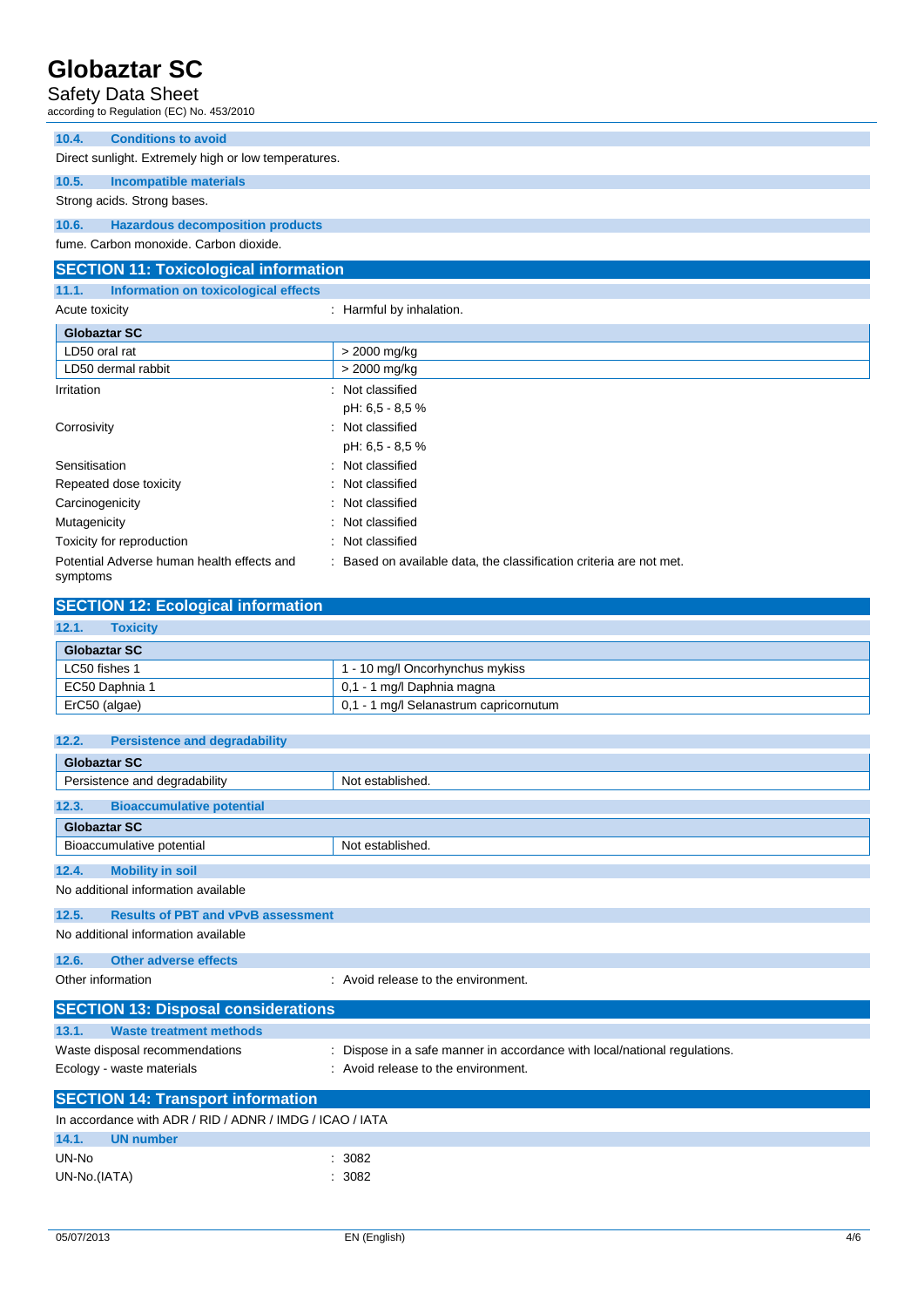### Safety Data Sheet

according to Regulation (EC) No. 453/2010

| ccording to Regulation (EC) No. 453/2010                                      |                                                                                                                                                                                                                                                                                           |
|-------------------------------------------------------------------------------|-------------------------------------------------------------------------------------------------------------------------------------------------------------------------------------------------------------------------------------------------------------------------------------------|
| 14.2.<br><b>UN proper shipping name</b>                                       |                                                                                                                                                                                                                                                                                           |
| Transport document description                                                | : UN 3082, 9, III                                                                                                                                                                                                                                                                         |
| 14.3.<br><b>Transport hazard class(es)</b>                                    |                                                                                                                                                                                                                                                                                           |
| Class (UN)                                                                    | $\therefore$ 9                                                                                                                                                                                                                                                                            |
| Class (IATA)                                                                  | : 9 - Miscellaneous dangerous goods                                                                                                                                                                                                                                                       |
| 14.4.<br><b>Packing group</b>                                                 |                                                                                                                                                                                                                                                                                           |
| Packing group (UN)                                                            | $\pm$ 111                                                                                                                                                                                                                                                                                 |
| <b>Environmental hazards</b><br>14.5.                                         |                                                                                                                                                                                                                                                                                           |
| Dangerous for the environment<br>÷                                            |                                                                                                                                                                                                                                                                                           |
| Other information                                                             | : No supplementary information available.                                                                                                                                                                                                                                                 |
| 14.6.<br><b>Special precautions for user</b>                                  |                                                                                                                                                                                                                                                                                           |
| 14.6.1.<br><b>Overland transport</b>                                          |                                                                                                                                                                                                                                                                                           |
| Classification code (UN)                                                      | : M6                                                                                                                                                                                                                                                                                      |
| Special provision (ADR)                                                       | : 274, 335, 601                                                                                                                                                                                                                                                                           |
| Transport category (ADR)                                                      | : 3                                                                                                                                                                                                                                                                                       |
| <b>Transport by sea</b><br>14.6.2.                                            |                                                                                                                                                                                                                                                                                           |
| No additional information available                                           |                                                                                                                                                                                                                                                                                           |
| 14.6.3.<br><b>Air transport</b>                                               |                                                                                                                                                                                                                                                                                           |
| No additional information available                                           |                                                                                                                                                                                                                                                                                           |
| 14.7.                                                                         | Transport in bulk according to Annex II of MARPOL 73/78 and the IBC Code                                                                                                                                                                                                                  |
| Not applicable                                                                |                                                                                                                                                                                                                                                                                           |
| <b>SECTION 15: Regulatory information</b>                                     |                                                                                                                                                                                                                                                                                           |
| 15.1.                                                                         | Safety, health and environmental regulations/legislation specific for the substance or mixture                                                                                                                                                                                            |
| 15.1.1.<br><b>EU-Regulations</b>                                              |                                                                                                                                                                                                                                                                                           |
| No REACH Annex XVII restrictions                                              |                                                                                                                                                                                                                                                                                           |
| Contains no REACH candidate substance                                         |                                                                                                                                                                                                                                                                                           |
|                                                                               |                                                                                                                                                                                                                                                                                           |
| 15.1.2.<br><b>National regulations</b><br>No additional information available |                                                                                                                                                                                                                                                                                           |
| 15.2.<br><b>Chemical safety assessment</b>                                    |                                                                                                                                                                                                                                                                                           |
| No chemical safety assessment has been carried out                            |                                                                                                                                                                                                                                                                                           |
|                                                                               |                                                                                                                                                                                                                                                                                           |
| <b>SECTION 16: Other information</b>                                          |                                                                                                                                                                                                                                                                                           |
| Data sources                                                                  | : REGULATION (EC) No 1272/2008 OF THE EUROPEAN PARLIAMENT AND OF THE<br>COUNCIL of 16 December 2008 on classification, labelling and packaging of substances and<br>mixtureis, amending and repealing Directives 67/548/EEC and 1999/45/EC, and amending<br>Regulation (EC) No 1907/2006. |
| Other information                                                             | None.                                                                                                                                                                                                                                                                                     |
| Full text of R-, H- and EUH-phrases::                                         |                                                                                                                                                                                                                                                                                           |
| Acute Tox. 3 (Inhalation)                                                     | Acute toxicity (inhal.), Category 3                                                                                                                                                                                                                                                       |
| Aquatic Acute 1                                                               | Hazardous to the aquatic environment - AcuteHazard, Category 1                                                                                                                                                                                                                            |

| ACTILE TOX. 5 (INTRODUCIT) | Active toxicity (initial.), Calegory 5                                                             |
|----------------------------|----------------------------------------------------------------------------------------------------|
| Aquatic Acute 1            | Hazardous to the aquatic environment - AcuteHazard, Category 1                                     |
| Aquatic Chronic 1          | Hazardous to the aquatic environment - Chronic Hazard, Category 1                                  |
| H331                       | Toxic if inhaled                                                                                   |
| H400                       | Very toxic to aquatic life                                                                         |
| H410                       | Very toxic to aquatic life with long lasting effects                                               |
| <b>R20</b>                 | Harmful by inhalation                                                                              |
| R <sub>23</sub>            | Toxic by inhalation                                                                                |
| R50/53                     | Very toxic to aquatic organisms, may cause long-term adverse effects in the aquatic<br>environment |
| N                          | Dangerous for the environment                                                                      |